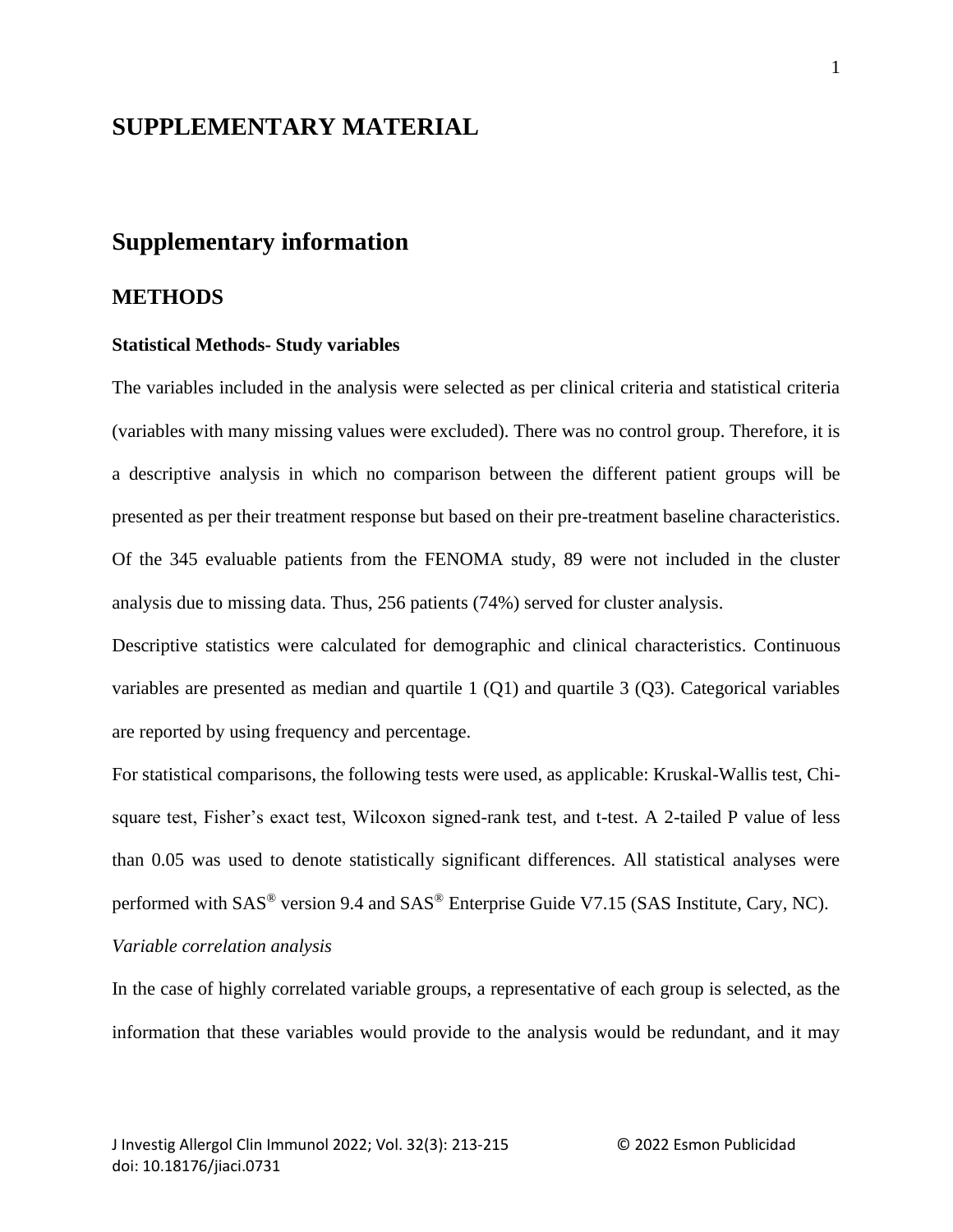hinder the clustering process. Of these primary variables, only those with at least 85% of available data were included **(Table 1).**

#### *Search for the optimal number of clusters*

Variance ratios that were explained for a wide range number of clusters were analyzed to find the optimal number of clusters in the calculation using the elbow method. **Supplementary Figure 1** shows the candidates found. Based on the explained variance progression, the optimal minimum number of clusters was 4 clusters.

#### *Analysis of the result for the optimal number of clusters*

Following the number of clusters found in the previous step, a clustering analysis was performed to obtain an identification cluster number that was assigned to each patient. **Supplementary Table 2** summarizes the number of patients that set each group and additional analysis data. Two main groups formed by 141 and 96 patients were created, while there were also two small groups with 12 and 7 patients. The latter groups were unrepresentative due to their small sizes.

To overcome the high number of variables analysis, canonical discriminant analysis and principal components analysis were performed. With the information on how those vectors were related to the original variables, the most representative variables (demographic, clinical, pulmonary function, biological markers) were extracted when classifying the patients in clusters to create a profile of the patients that formed each group. **Supplementary Table 3** shows the mean values of the canonical vectors for each of the clusters. The first canonical vector (Can1) significantly differentiated cluster 4 from the other clusters, the second vector (Can2) significantly differentiated